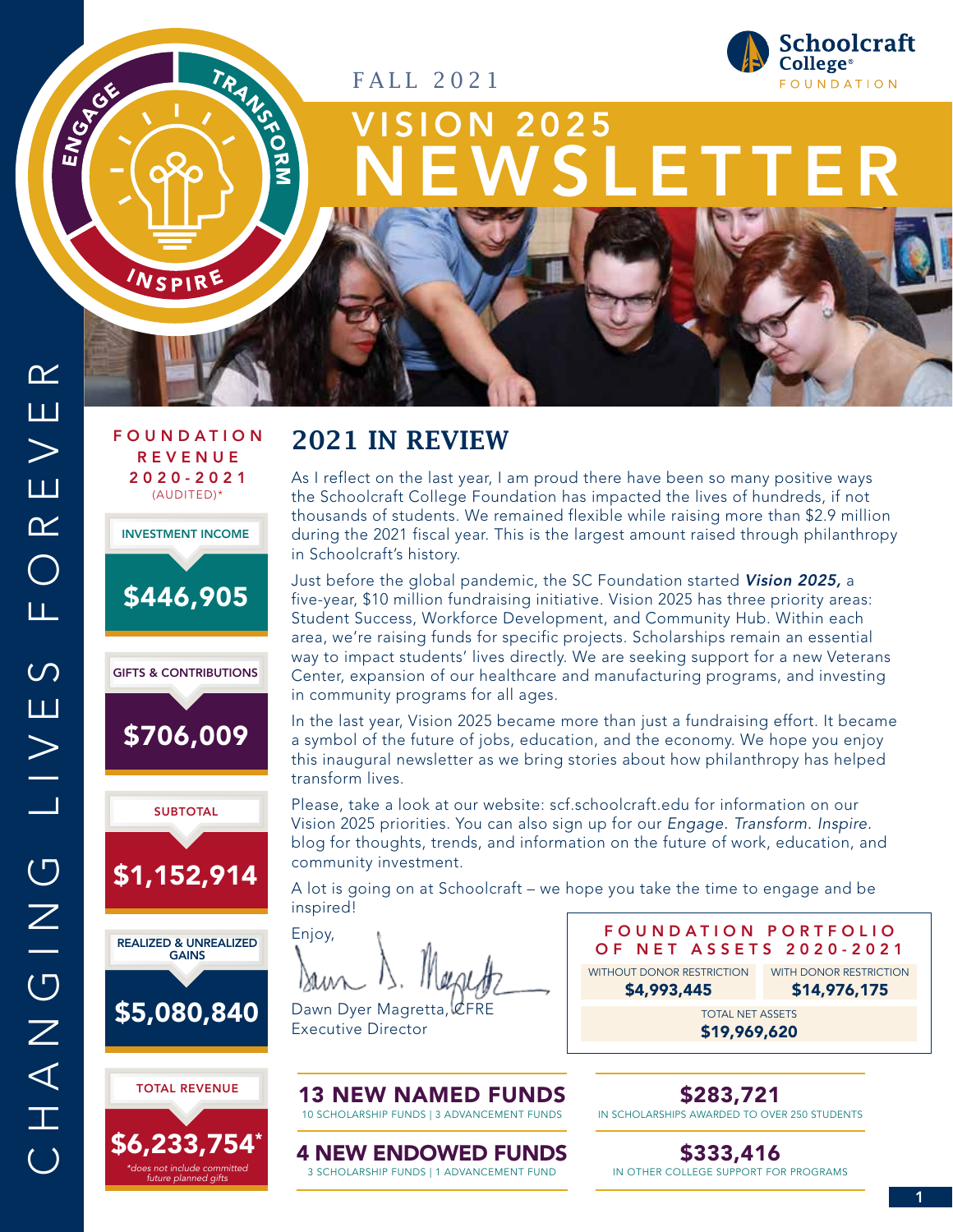



#### Hello,

My name is Lisa, and I am a Schoolcraft College Foundation Scholar (the most significant scholarship award bestowed on a student by the Foundation's Board of Governors). I have been waiting for an opportunity to tell the Foundation's donors why your contributions are so profoundly significant to students like me.

My journey to Schoolcraft is unconventional and hard-fought. I entered Schoolcraft as a non-traditional student after multiple crossroads in my personal life kept a college education beyond my reach. Years ago, I enrolled in a community college in Texas while I was a military wife for ten years. However, due to my husband's multiple deployments and our son's autism diagnosis, it was clear my family needed me at home.

Later, I enrolled a second time. But again, life had other plans. My husband was gravely injured and faced a long and painful recovery. After nursing him back to health and taking care of our children, my husband was finally getting ready to retire from the military, and I enrolled in college a third time. Before classes started, I received news my mother was diagnosed with a terminal illness. I packed up my family and moved back home to help my family take care of our mother. Over the next three and a half years, I soaked up every moment with my mom until her passing.

At that point, I was overwhelmed, physically unhealthy, and ready to change my life and start living on purpose. No longer was I going to just let things happen; I was going to start making things happen. So, I enrolled in community college the 4th time. I entered Schoolcraft at 36 years old with a hunger and drive developed by the challenges in my personal life. I tell you my story not because I want to pull on your heartstrings but because it is a story of blessings if you read between the lines. It is a story of love, patience, perseverance, and second chances. These experiences gave me grit and pushed me to enroll in Schoolcraft College.

When I first walked through the doors, I honestly did not know how far I could go in my education, but with each class, each 4.0, and each opportunity to become more involved with Schoolcraft, my belief in myself started to skyrocket. During my time here, I became chapter president of the Phi Theta Kappa Honor Society, the Schoolcraft College Foundation Scholar, a Dean's List Honoree for four semesters. This past May, I graduated with honors.

Last year, when I received this award, the support granted to me was exceptional. Not only did it contribute to my educational and career journey profoundly, but the award allowed me to believe that help was out there for people like me, and it was achievable based on our own merits. Schoolcraft is a place that cultivates greatness and gives second chances (and in my case it gives, 3rd, 4th, and 5th chances!), and the Schoolcraft Foundation provides a pathway to success.

I want to thank the Foundation for all it has done to support my educational goals. This award presents a considerable opportunity to Schoolcraft students, and acknowledging my academic successes humbles me. It is the support of those like you that allows students to transform our lives. Your monetary donations do not go unnoticed. On behalf of all students, thank you to everyone who contributes to the Schoolcraft College Foundation.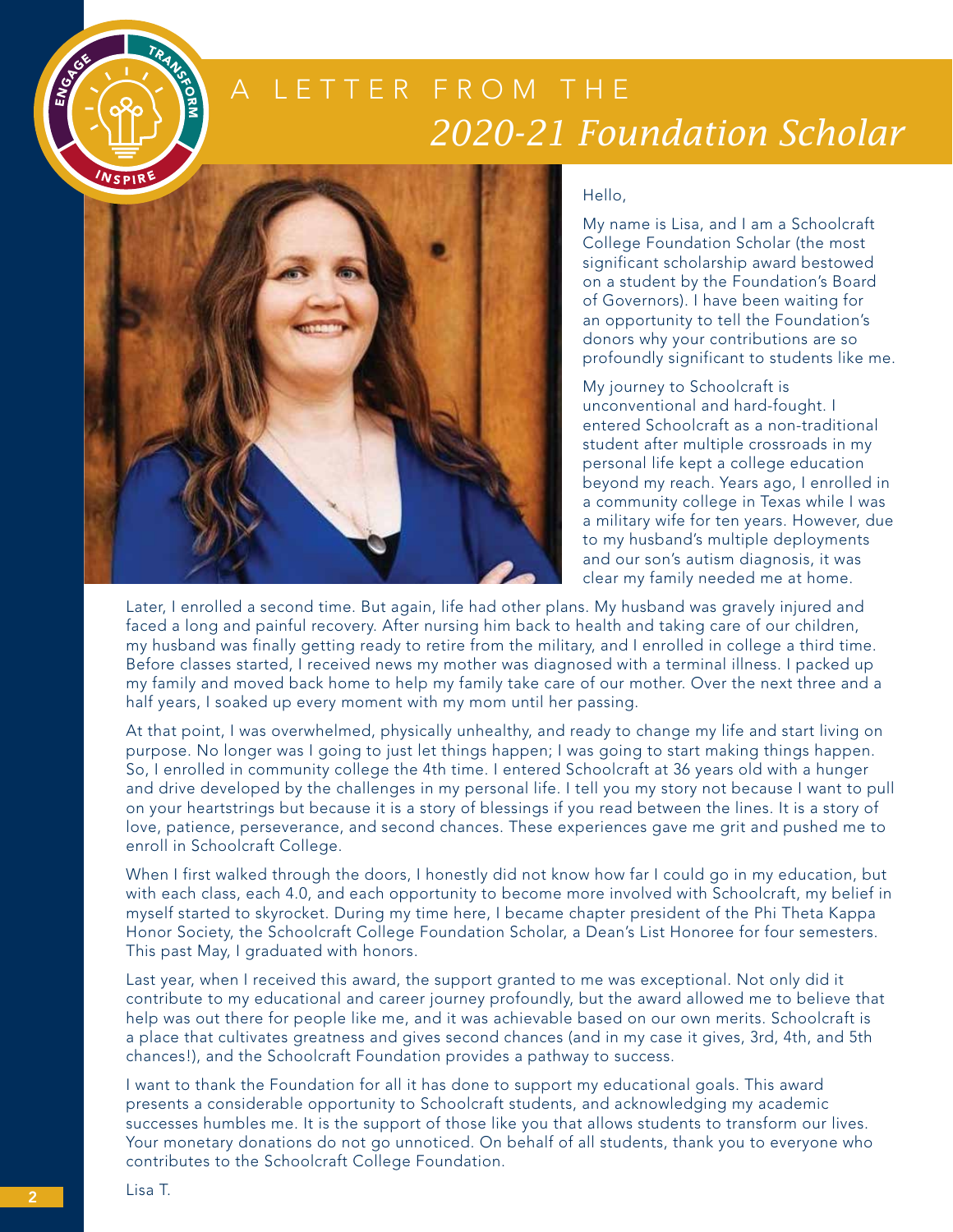







## JUNE 2021 DONOR APPRECIATION





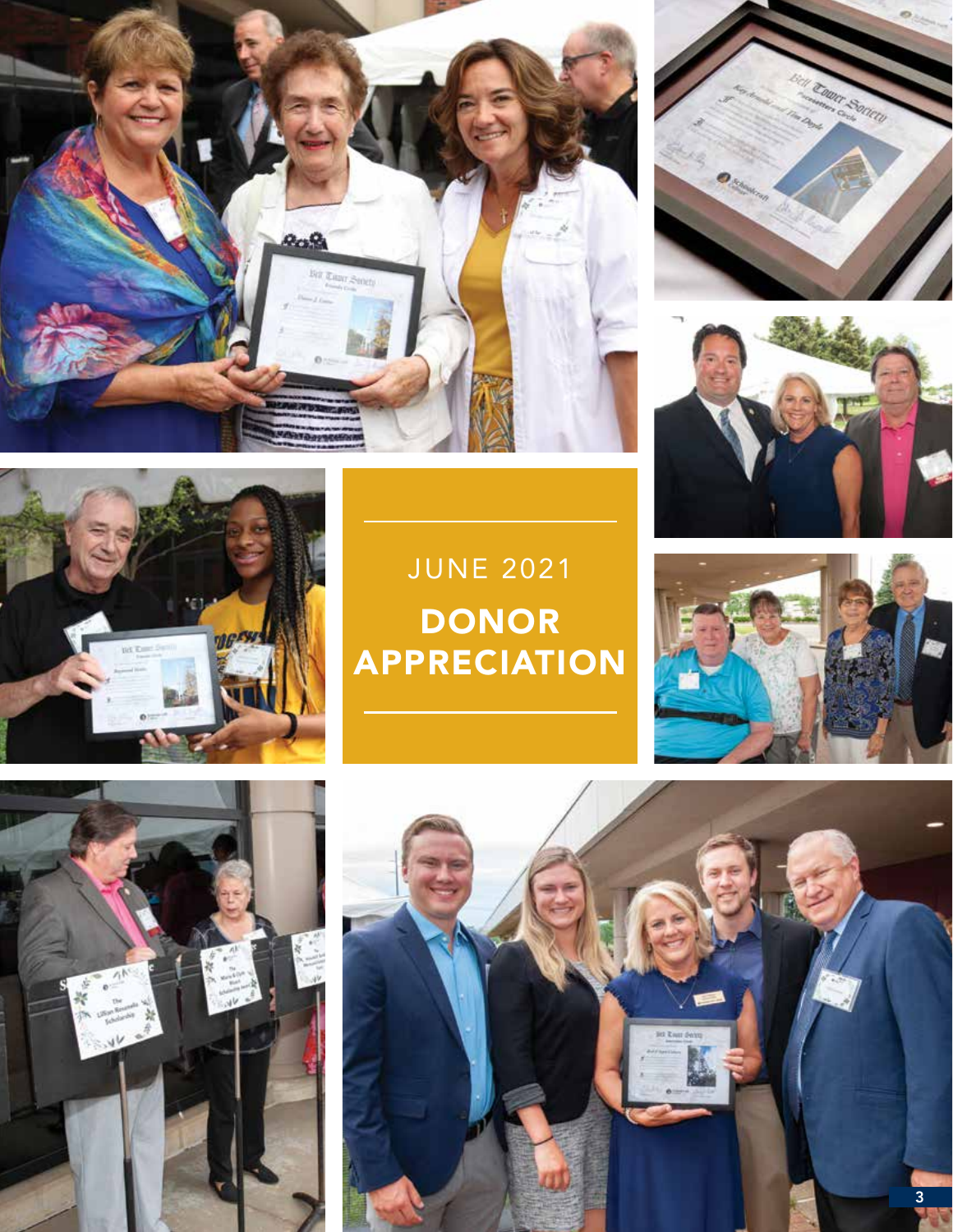

# THE FOUNDATION FAMILY CONTINUES TO GROW

The Schoolcraft Foundation hosted our donors that created new funds as well as those inducted into our legacy and cumulative giving societies. Due to the pandemic, we have not been able to celebrate our donors since November 2019.

On June 24th, twenty-seven new scholarships and funds were officially recognized during the Foundation's Appreciation Party on the Patio. Guests enjoyed the afternoon as they strolled the patios and lawn outside of VisTaTech Center. Even a summer shower couldn't dampen the spirits of our donors!

## Henry Rowe Schoolcraft Society

This society was established to honor planned giving donors who so strongly believe in the college and our mission that they are dedicated to strengthening and protecting it today, tomorrow, and into the future. The following are inductees from November 2019 through June 2021.

Robert Chruschiel & Thomas Mallia

Timothy Doyle

Patricia Watson & Charles Jerzycke Mark & Robin Whitfield

## Bell Tower Society

This Society acknowledges the distinguished history of giving by recognizing cumulative giving at six different giving circles. The following are inductees from November 2019 through June 2021.

| <b>Founders Circle</b><br>Mr. Frank E. Angileri                                                                                                      |                                                                                      |                                   | Mark & Robin Whitfield                                                          |  |
|------------------------------------------------------------------------------------------------------------------------------------------------------|--------------------------------------------------------------------------------------|-----------------------------------|---------------------------------------------------------------------------------|--|
| <b>Visionaries Circle</b><br>Robert Chrusciel & Thomas Mallia                                                                                        |                                                                                      | Patricia Watson & Charles Jerzyck |                                                                                 |  |
| <b>Pacesetters Circle</b><br><b>Timothy Doyle</b><br>Maureen Foley & C. John<br>Blankley                                                             | The O'Rourke Family<br>Jean Pike                                                     |                                   | Wayne & Ione Sherman*                                                           |  |
| <b>Benefactors Circle</b><br><b>AUCH</b><br>The Fonville-Shoemaker<br><b>Family Foundation</b>                                                       | The Northville Garden Club<br><b>RheTech LLC</b>                                     |                                   | Clyde Rivard<br>Marion E. Wright                                                |  |
| <b>Friends Circle</b><br>American Association of<br>University Women-Livonia<br><b>Branch</b>                                                        | Centerplate Catering<br>James & Carol Ann Fausone<br><b>Gary Krause</b>              |                                   | Diane Luoto<br>Henry Nirenberg<br>Raymond Schultz                               |  |
| <b>Associates Circle</b><br>Rod & Lynn Coburn, Express<br><b>Employment Professionals</b><br>Steve Dolgin<br>Dorothy & Jack Grant<br>Catherine Hudak | Robert & Catherine Leadley<br>Leon & Dawn Magretta<br>Michael McGee & Mary<br>Fisher |                                   | Josselyn Moore<br>Adelard "Butch"<br>& Katherine Raby<br>Donald & Cheryl Snyder |  |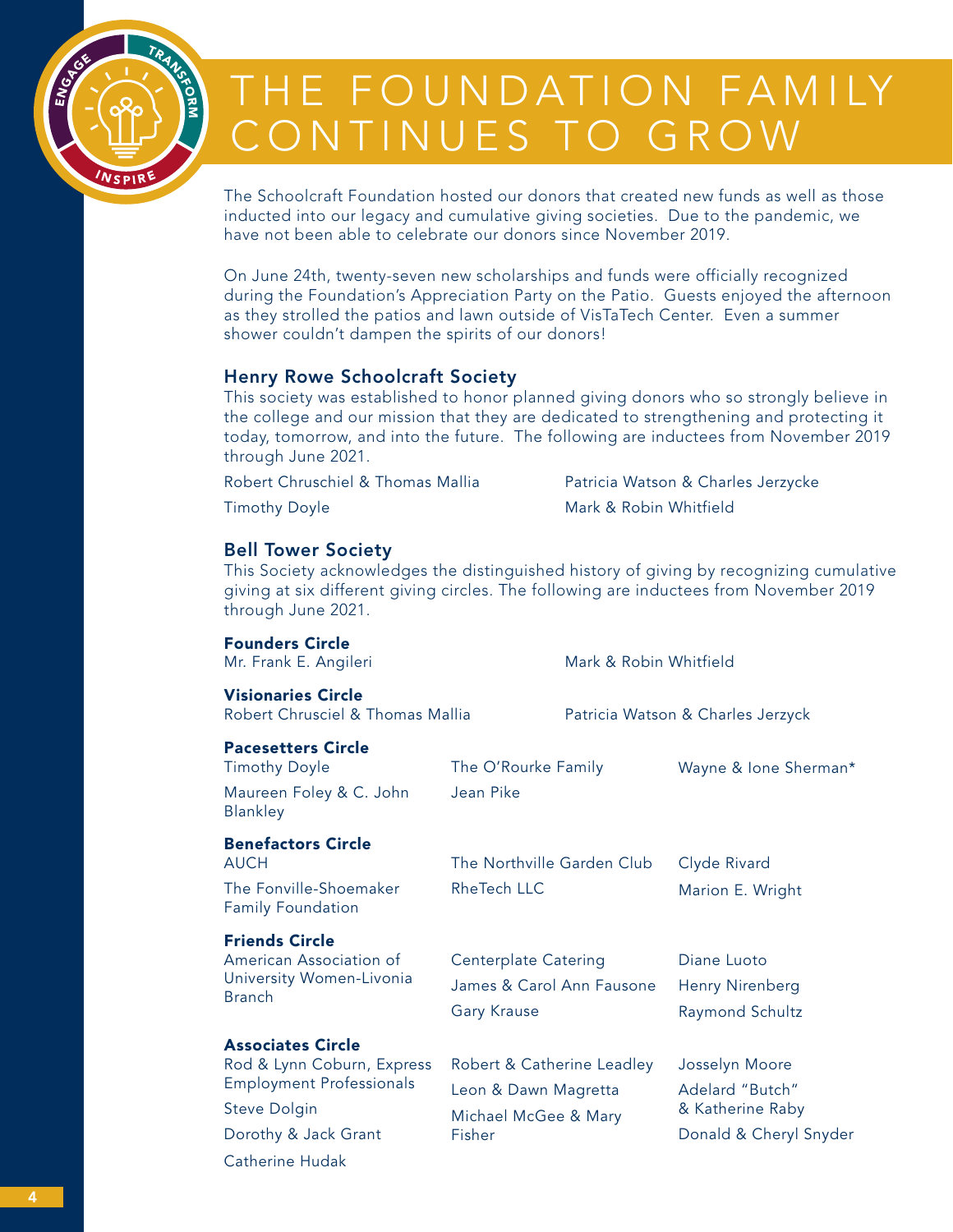## New Funds Established (From November 2019 through June 2021)

AAUW-Livonia Branch Nancy Sannar Scholarship Endowment The Frank E. & Bessie Angileri Advancement Fund The AUCH Endowed Scholarship Fund Jamie Benner Mortgage Group Scholarship Fund Matthew D. Berardi Memorial Fund Robert Bielat Memorial Scholarship Fund The Chef Anthony Calabrese Fund The Chrusciel-Mallia Pride Scholarship Fund Jim & Carol Ann Fausone Advancement Fund Foundation Board of Governor's Fund Larry F. Groth, Sr. Memorial Scholarship Fund Karl & Mary Jane Kelly Memorial Scholarship Fund Wilfred M. Luoto & Diane J. Luoto Family Endowment Fund Magretta Dyer Advancement Fund Chef Rick Martinez Fund Ceola Smith McKinney Education Scholarship Fund Ocelots Baseball Fund Lawrence E. Ordowski Memorial Fund Ronald "Ronbo" Proudlock Memorial Award Fund The Ronald E. Randall Memorial Scholarship Fund The Marie & Clyde Rivard Scholarship Award The Lillian Rosenella Scholarship Wayne & Ione Sherman Music Fund STARS DEI Mentor Program Fund Scott Allen Taylor Memorial Scholarship Fund The Helen White Memorial Endowment Fund The Mark L. & Robin L. Whitfield Endowed Fund







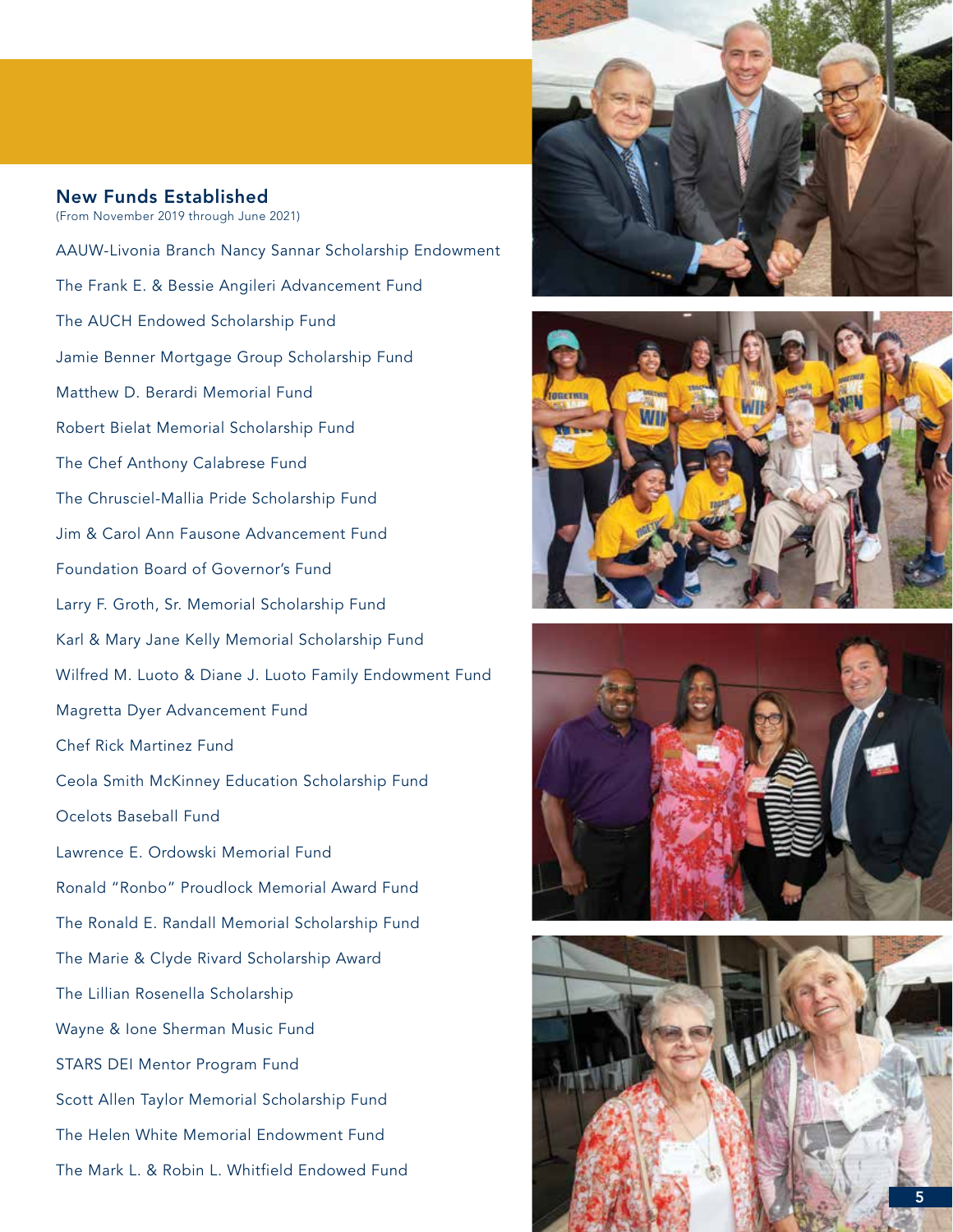

# FAST AWAY THE OLD FAR PASSES



The end of the year is the time when the majority of us make charitable gifts. Whether it's the holiday spirit or our tax advisor reminding us "Tax Season" is approaching, year-end giving should still be organized, impactful, but most importantly, beneficial to your goals. The following suggestions might prove helpful.

The Schoolcraft College Foundation Year-End Appeal. In November, we will be sharing

the collective impact giving has made on students, along with the

opportunities it has provided in writing, online, in emails and videos. Your year-end gift can be as easy as writing a check to the Schoolcraft College Foundation, using your credit card on our secure website, or directing a gift of stock from your portfolio. The significant part of the Year-End Appeal is that any donation, regardless of size, brings a huge smile and sigh of relief to a student in need.

- A Planned Gift: Everyone assumes that all planned gifts take time and a huge dollar amount, but that doesn't have to be the case. Here are some suggestions that you can do easily before the clock strikes midnight on December 31<sup>st</sup>.
- A Designation Form: We sometimes forget an easy planned gift is simply a signed designation from your IRA, 401(k), insurance policy, or trust. Any vehicle that offers a beneficiary designation can become an instant planned gift to Schoolcraft College Foundation.
- A Letter of Intent (LOI): This letter provides instructions for a future gift. This vehicle can be revocable (by the donor) or irrevocable and can support the beneficiary designations listed above.
- A Charitable Gift Annuity (CGA): is a simple split-interest contract between the donor and Schoolcraft College Foundation. The contract is one or two pages that dictate the gift amount (\$25,000 minimum). Based on the donor/annuitant's date of birth, an exact dollar amount (and percentage) is calculated to inform the donor/ annuitant to receive back as a distribution. There are additional benefits and ways to utilize the CGA to impact Schoolcraft, and we are ready to discuss your goals. Important Note: Charitable Gift Annuity contracts are not an insurance product. They are a split-interest charitable gift and generate a charitable income tax deduction based on the donor's generosity. A CGA can be done quickly, but it is in everyone's best interest to start the process before December 31<sup>st</sup>.
- A Charitable Remainder Trust (CRT): a more complex split-interest vehicle is the Charitable Remainder Trust (CRT) because it is completely customized to a donor's needs and goals. The donor's legal advisor will draft the agreement to govern the trust during its tenure. For a year-end goal, it is advisable to begin the process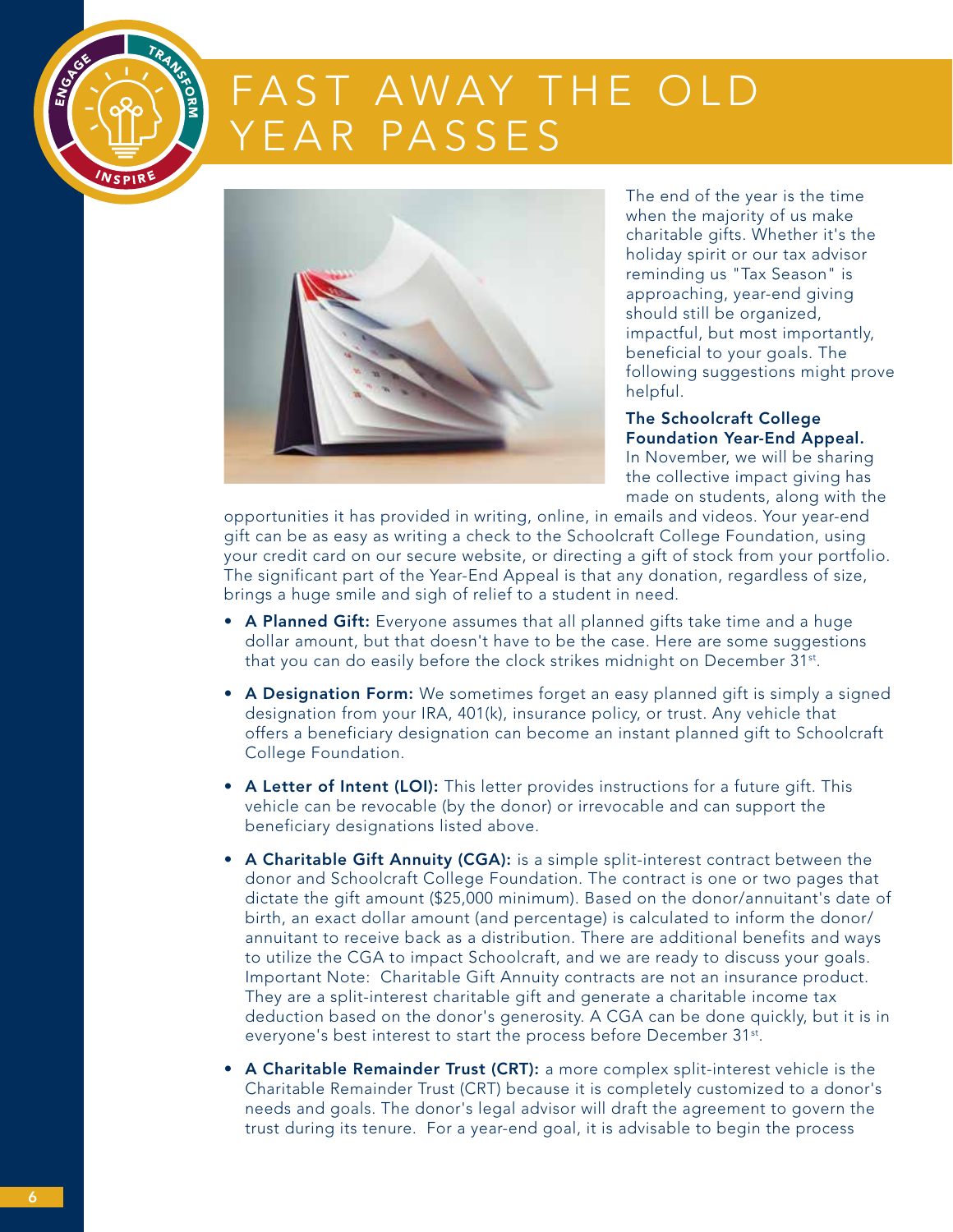before or at the beginning of the 4th quarter so the entire process can be reviewed and approved by both the donor and the Schoolcraft College Foundation. CRTs can be an excellent vehicle to diversify the donor's portfolio without capital gain liability.

- A Donor Advised Fund (DAF): have become very popular in gift planning. The DAF allows a donor to establish a vehicle to hold and invest their philanthropic dollars. It utilizes a "parent entity" (like a community foundation or financial institution) to handle the grantmaking and tax reporting responsibilities. Each year, the donor tells the "parent entity" where grant distributions should go, including the Schoolcraft College Foundation. Donor Funds can be created and funded very quickly and can make an outstanding lastminute year-end contribution.
- An Endowed Fund: can be created at Schoolcraft College just as easily as the DAF. It will hold a donor's philanthropic capital and handle all of the responsibilities. The main difference is that you establish your impact goals for Schoolcraft College when you set up your endowed fund, and the Foundation will continue to make distributions according to your instructions. An Endowed Fund (\$25,000 minimum) can accept additional contributions (for additional charitable income tax deduction) and can last in perpetuity.

Life can get busy! If you realize you haven't done the charitable gifts you want or haven't generated the deductions you need, we are here to help. Ring in the New Year with a big smile and not a sinking feeling that Tax Season is just around the corner.

## Call us today at 734.462.4455 or foundation@schoolcraft.edu.

WATCH FOR A SPECIAL A N N O U N C E M E N T O N HOW GIFTS MADE TO THE AREA OF GREATEST NEED CAN BE MATCHED BETWEEN GIVING TUESDAY A N D D E C E M B E R 3 1 !

## TRIBUTES & MEMORIALS

## *In Honor Of (7/1/21-9/23/21)*

**Ken and Ruth Allen** Susan Sather **•** 

**Richard "Mr. Wonderful" Fay** Tawney Fay

**Larry & JoAnne Mifsud** Jen **•** & Paul Mackinder

**Linda Rauhut-Robak •** Michelle **•** & Dave Stando

**Abigail Snyder** Laurie **•** & Phil Snyder

## *In Memory Of (7/1/21-9/23/21)*

**Chef Anthony Calabrese** Jokers MC

**Helen Dembicki** Michele Nafziger

**Margaret C. Demmer** Demmer Family

**Vera Edwards** Stacey **•** & Keith Stover

**Michael Fox** Comptool Solutions, LLC

**Robert J. Leadley Sr. and Dora K. Leadley** Robert **•** & Catherine Leadley

**Chef Rick Martinez** Carol Josserand Barbara Lamarand

**Mary Louise Messana** Craig & Diane Bowles

**Lawrence Ordowski**

Van den Heuvel Family

Wayne Wilson

**Bobsy Ann Payne** Richard Payne

**Ronald Proudluck** Michael Marihugh

**Ara Shooshanian** Myra Payne

**Judy Gonyeau Schultz** Charles & Anne Callewaert Nancy Diehl

Joseph Glanton Robert Miske Stuart and Barbara Trager

**Dennis L. Smith** Schoolcraft College Faculty Forum

**Aubrey Vahosky** Kathryn Howell

**Matthew Weber** Jason **•**  & Amy Greifenberg

**Kalvin D. Young** Earnestine Young **•Faculty/Staff, •Retirees, \*Alumni, +Deceased** 

7